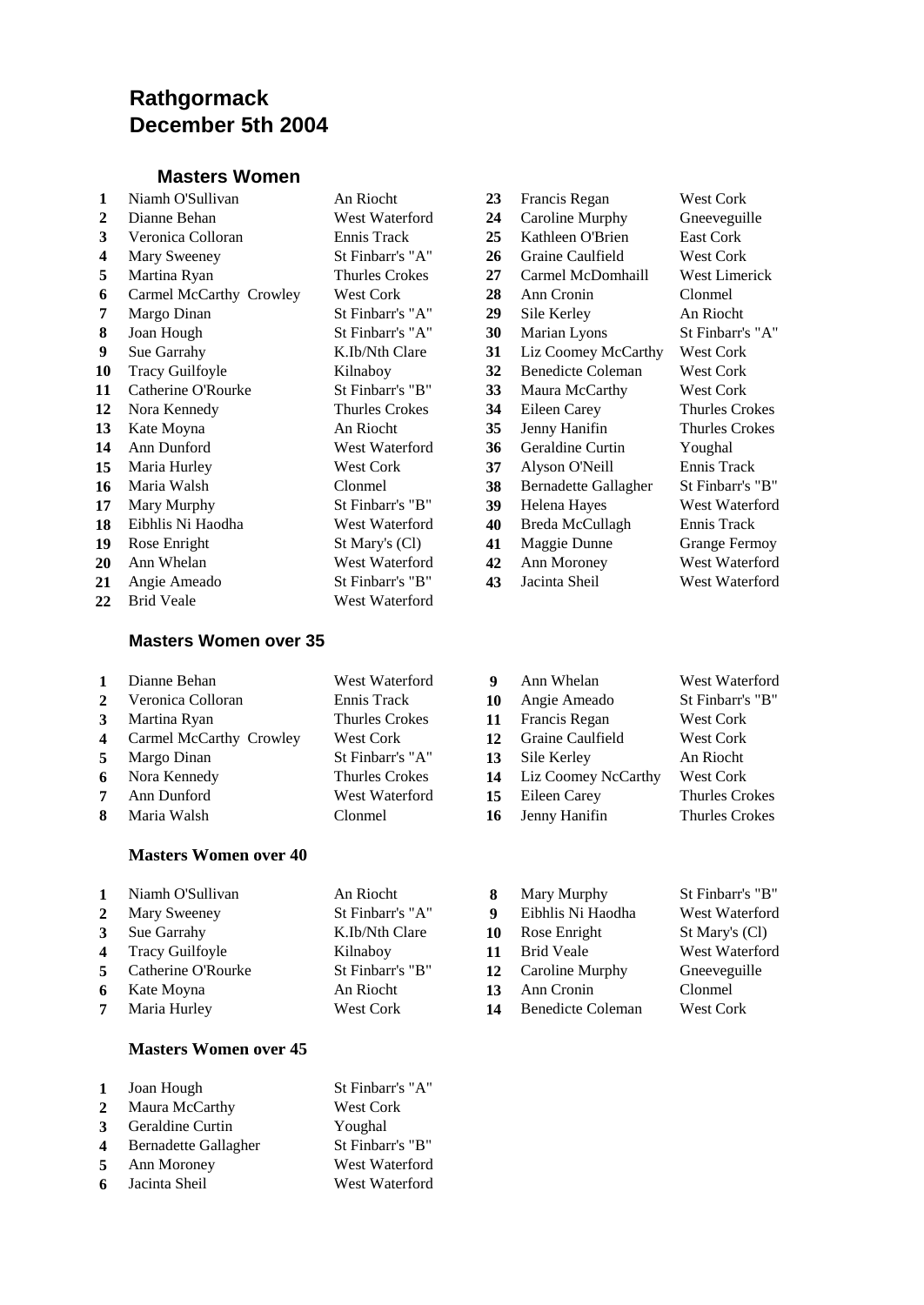## **Masters Women Over 50**

| 1 Carmel McDomhaill | West Limerick    |
|---------------------|------------------|
| 2 Marian Lyons      | St Finbarr's "A" |
| 3 Alyson O'Neill    | Ennis Track      |
| 4 Helena Hayes      | West Waterford   |

#### **Masters Women over 55**

|              | 1 Kathleen O'Brien | East Cork            |
|--------------|--------------------|----------------------|
| $\mathbf{2}$ | Breda McCullagh    | Ennis Track          |
|              | 3 Maggie Dunne     | <b>Grange Fermoy</b> |

### **Over 35 Inter Club**

| $\mathbf 1$           | St Finbarr's "A" | 19 <sub>pts</sub> | (4.7.8)    |
|-----------------------|------------------|-------------------|------------|
| $\mathbf{2}$          | West Waterford   | 34 <sub>pts</sub> | (2.14.18)  |
| 3                     | An Riocht        | 43pts             | (1.13.29)  |
| $\boldsymbol{\Delta}$ | <b>West Cork</b> | 44pts             | (6.15.23)  |
| 5                     | St Finbarr's "B" | 49pts             | (11.17.21) |
| 6                     | Thurles Crokes   | 51pts             | (5.12.34)  |
| 7                     | Ennis Track      | 80pts             | (3.37.40)  |
|                       |                  |                   |            |

## **Over 35 Inter County**

|                         | OVEL JJ HItel County        |                    |              |
|-------------------------|-----------------------------|--------------------|--------------|
| 1                       | Cork                        | 28 <sub>pts</sub>  | (4.6.7.11)   |
| 2                       | Clare                       | 41pts              | (3.9.10.19)  |
| 3                       | Waterford                   | 54 <sub>pts</sub>  | (2.14.18.20) |
| $\overline{\mathbf{4}}$ | Tipperary                   | 61 <sub>pts</sub>  | (5.12.16.28) |
| 5                       | Kerry                       | 67pts              | (1.13.24.29) |
|                         | Over 45 Inter Club          |                    |              |
| 1                       | West Waterford              | 124 <sub>pts</sub> | (39.42.43)   |
|                         | <b>Over 45 Inter County</b> |                    |              |
| $\mathbf{1}$            | Cork                        | 71 <sub>pts</sub>  | (8.30.33)    |
| 2                       | Clare                       | 104pts             | (27.37.40)   |
| 3                       | Waterford                   | 124pts             | (39.42.43)   |
|                         |                             |                    |              |

#### **Masters Men**

| 1            | John Lenihan       | An Riocht             | 43 | Finbarr Long        | <b>West Cork</b>       |
|--------------|--------------------|-----------------------|----|---------------------|------------------------|
| $\mathbf{2}$ | Michael Hassett    | <b>St Catherine's</b> | 44 | Michael Quinlan     | Tulla                  |
| 3            | Pat Grace          | Nenagh Oly            | 45 | James Veale         | West Waterford         |
| 4            | Pat Nugent         | St Mary's (Cl)        | 46 | Tom Casey           | Ennis Track            |
| 5            | James Ryan         | Nenagh Oly            | 47 | John O'Riordan      | <b>Rising Sun</b>      |
| 6            | Eamon McEvoy       | St Finbarr's          | 48 | Maurice Tobin       | <b>Grange Fermoy</b>   |
| 7            | Mike Solon         | Tulla                 | 49 | John Walshe         | East Cork              |
| 8            | Mike O'Shea        | Iveragh               | 50 | Michael Tobin       | Tulla                  |
| 9            | Eugine Moynihan    | Marian                | 51 | Joe Murphy          | Eagle                  |
| 10           | Denis McCarthy     | East Cork             | 52 | Liam O'Leary        | St Finbarr's           |
| 11           | Joe Chawke         | <b>West Limerick</b>  | 53 | Patrick O'Brien     | <b>West Cork</b>       |
| 12           | Patrick O'Shea     | Iveragh               | 54 | John Quigley        | Eagle                  |
| 13           | John Dalton        | Waterford             | 55 | Matt Alexander      | Coolquill              |
| 14           | Michael Murphy     | St Finbarr's          | 56 | Pat Giles           | Waterford              |
| 15           | Tommy Murphy       | <b>West Cork</b>      | 57 | Michael Dunne (Snr) | St Finbarr's           |
| 16           | Joe O'Sullivan     | <b>West Cork</b>      | 58 | Gerard Ladden       | <b>Desmond Currans</b> |
| 17           | Tom Shanahan       | An Riocht             | 59 | Ted Flynn           | St Finbarr's           |
| 18           | <b>Noel Curtin</b> | Youghal               | 60 | Paul Keating        | West Waterford         |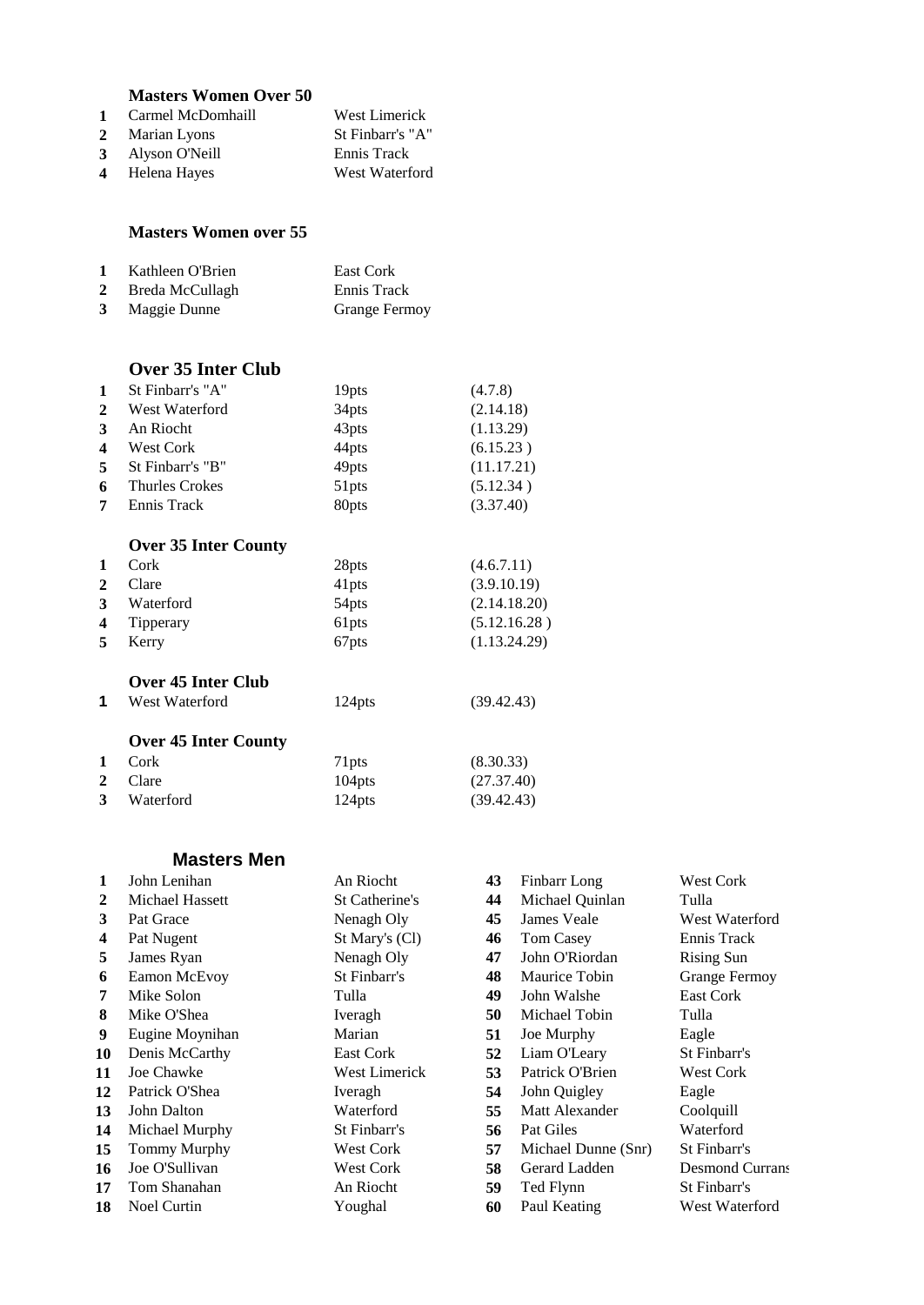| 19 | Tom Mackey           | K.Ib/Nth Clare | 61 | Leslie Smyth          | Coolquill         |
|----|----------------------|----------------|----|-----------------------|-------------------|
| 20 | James Kenny          | K.Ib/Nth Clare | 62 | Ned O'Brien           | Clonmel           |
| 21 | Larry Kennedy        | Waterford      | 63 | <b>Brian Cooney</b>   | Marian            |
| 22 | Frankie Garrihy      | Ennis Track    | 64 | Joe Feeney            | An Riocht         |
| 23 | Michael Moore        | Dundrum        | 65 | Michael Murphy        | Coolquill         |
| 24 | Michael Harvey       | K.Ib/Nth Clare | 66 | Alban O'Donoghue      | West Wate         |
| 25 | Pat Murphy           | Eagle          | 67 | John O'Neill          | Tulla             |
| 26 | <b>Bernard Feery</b> | Clonmel        | 68 | Declan Coakley        | West Corl         |
| 27 | Paul Dinan           | St Finbarr's   | 69 | <b>Brendan Cusack</b> | K.Ib/Nth 0        |
| 28 | Iggy Landers         | St Cronan's    | 70 | Sean Whelan           | Ennis Tra         |
| 29 | Con Kelleher         | West Waterford | 71 | David Hand            | West Lime         |
| 30 | Gary McCormack       | West Waterford | 72 | Myles McHugh          | Clonmel           |
| 31 | Mike McAuliffe       | An Riocht      | 73 | <b>Timmy Foley</b>    | West Wate         |
| 32 | Frank Cashman        | East Cork      | 74 | Paddy Dolan           | Clonmel           |
| 33 | <b>Martin Clancy</b> | K.Ib/Nth Clare | 75 | Frank Fahy            | Clonmel           |
| 34 | Tom Turner           | Tulla          | 76 | Mick Carroll          | Tulla             |
| 35 | Jim Carrigan         | Ennis Track    | 77 | Joe Grinshell         | Clonmel           |
| 36 | John Walsh           | Clonmel        | 78 | John O'Leary          | Leevale           |
| 37 | Denis Meaney         | St Mary's (Cl) | 79 | Michael Deegan        | West Wate         |
| 38 | Willie Hayes         | St Finbarr's   | 80 | Padraig O'Sullivan    | West Corl         |
| 39 | Joe Gough            | West Waterford | 81 | Willie Neenen         | Millstreet        |
| 40 | John Moore           | Dundrum        | 82 | Michael Minogue       | Tulla             |
| 41 | Daryl Hale           | Waterford      | 83 | John Philip Murray    | <b>St Finbarr</b> |
| 42 | Mike McDonnell       | West Limerick  |    |                       |                   |

#### **19** Tom Machenson **61** Leslie Smyth Coolquill **2** Ned O'Brien Clonmel<br> **20** Ned O'Brien Clonmel<br> **63** Brian Cooney Marian Larry Kennedy Waterford **63** Brian Cooney Marian **23 23 23 23 23 65** Michael Murphy Coolquill **24** The Clare **66** Alban O'Donoghue West Waterford **25** John O'Neill Tulla **2008 68** Declan Coakley West Cork Paul Dinan St Finbarr's **69** Brendan Cusack K.Ib/Nth Clare Iggy Landers St Cronan's **70** Sean Whelan Ennis Track <sup>7</sup> Vaterford **71** David Hand West Limerick Vaterford **72** Myles McHugh Clonmel<br> **73** Timmy Foley West Waterford **21** Timmy Foley **74** Paddy Dolan Clonmel **33** The Clare **75** Frank Fahy Clonmel Mick Carroll Tulla Frack **77** Joe Grinshell Clonmel John O'Leary Leevale <sup>'s</sup> (Cl) **79** Michael Deegan West Waterford Padraig O'Sullivan West Cork Vaterford **81** Willie Neenen Millstreet **400 Michael Minogue Tulla 121 83** John Philip Murray St Finbarr's

#### **Masters Men over 40**

| 1  | John Lenihan         | An Riocht          | 16 | Jim Carrigan        | Ennis Track            |
|----|----------------------|--------------------|----|---------------------|------------------------|
| 2  | Pat Grace            | Nenagh Oly         | 17 | John Walsh          | Clonmel                |
| 3  | Pat Nugent           | St Mary's (Cl)     | 18 | Daryl Hale          | Waterford              |
| 4  | James Ryan           | Nenagh Oly         | 19 | James Veale         | West Waterford         |
| 5  | Mike Solon           | Tulla              | 20 | Michael Tobin       | Tulla                  |
| 6  | Denis McCarthy       | East Cork          | 21 | Patrick O'Brien     | <b>West Cork</b>       |
| 7  | Joe Chawke           | West Limerick      | 22 | Pat Giles           | Waterford              |
| 8  | John Dalton          | Waterford          | 23 | Gerard Ladden       | <b>Desmond Currans</b> |
| 9  | Joe O'Sullivan       | <b>West Cork</b>   | 24 | Ted Flynn           | St Finbarr's           |
| 10 | Noel Curtin          | Youghal            | 25 | <b>Brian Cooney</b> | Marian                 |
| 11 | Michael Moore        | Dundrum            | 26 | Alban O'Donoghue    | West Waterford         |
| 12 | <b>Bernard Feery</b> | Clonmel            | 27 | Declan Coakley      | <b>West Cork</b>       |
| 13 | Iggy Landers         | <b>St Cronan's</b> | 28 | David Hand          | West Limerick          |
| 14 | Gary McCormack       | West Waterford     | 29 | Timmy Foley         | West Waterford         |
| 15 | <b>Martin Clancy</b> | K.Ib/Nth Clare     | 30 | Padraig O'Sullivan  | <b>West Cork</b>       |

#### **Masters Men over 45**

| 1              | Michael Hassett | St Catherine's | 10 | Pat Murphy      | Eagle        |
|----------------|-----------------|----------------|----|-----------------|--------------|
| 2              | Mike O'Shea     | Iveragh        | 11 | Paul Dinan      | St Finbarr's |
| 3              | Eugine Moynihan | Marian         | 12 | Mike McAuliffe  | An Riocht    |
| $\overline{4}$ | Michael Murphy  | St Finbarr's   | 13 | Willie Hayes    | St Finbarr's |
| 5.             | Tom Shanahan    | An Riocht      | 14 | John Moore      | Dundrum      |
| 6              | Tom Mackey      | K.Ib/Nth Clare | 15 | Michael Quinlan | Tulla        |
| 7              | James Kenny     | K.Ib/Nth Clare | 16 | Joe Murphy      | Eagle        |
| 8              | Larry Kennedy   | Waterford      | 17 | Ned O'Brien     | Clonmel      |
| 9              | Michael Harvey  | K.Ib/Nth Clare | 18 | Frank Fahy      | Clonmel      |

#### **Masters Men over 50**

Eamon McEvoy St Finbarr's **13** John Quigley Eagle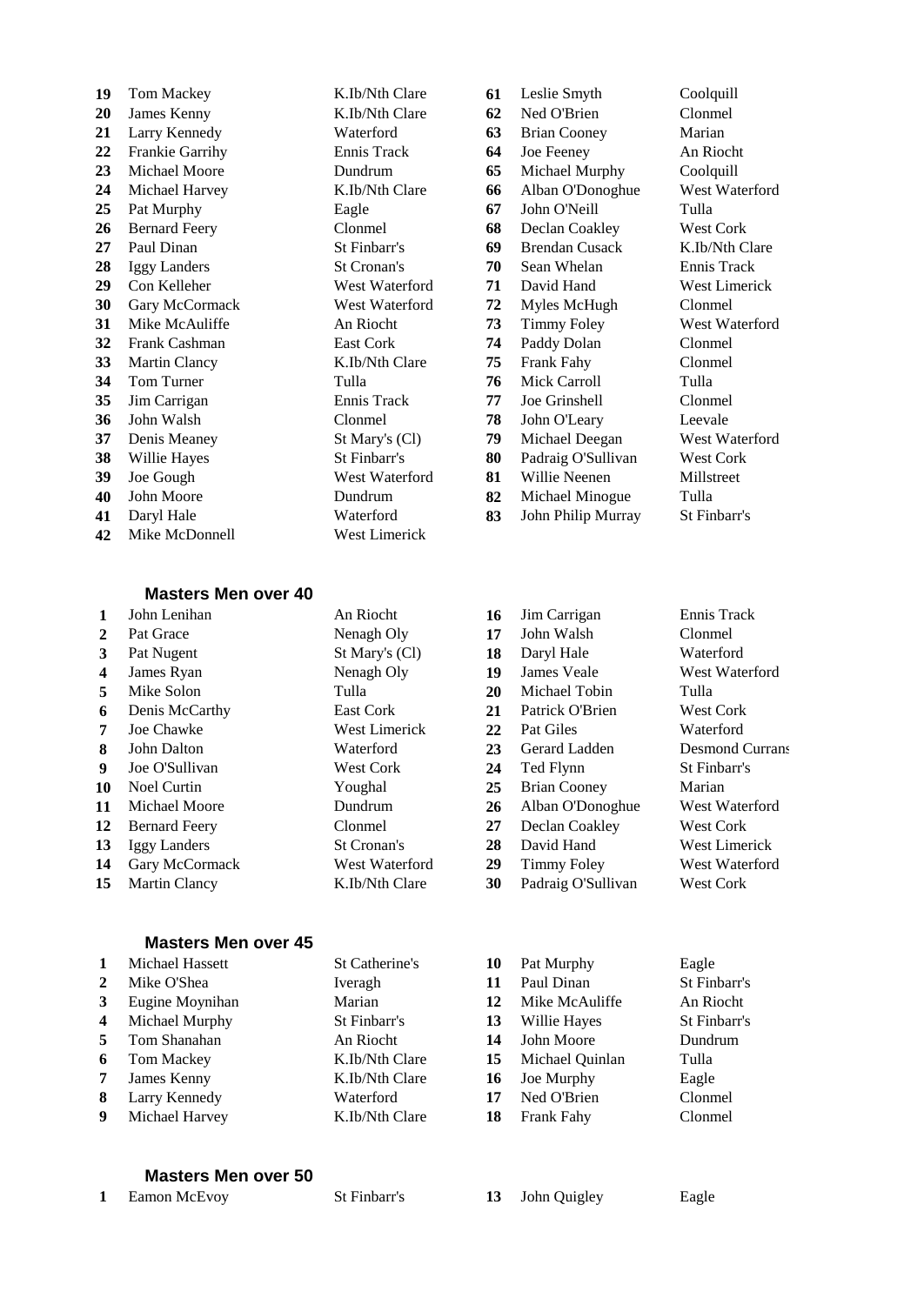| $\mathbf{2}$ | Patrick O'Shea             | Iveragh        | 14 | Matt Alexander        | Coolquill      |
|--------------|----------------------------|----------------|----|-----------------------|----------------|
| 3            | Tommy Murphy               | West Cork      | 15 | Paul Keating          | West Waterford |
| 4            | Frankie Garrihy            | Ennis Track    | 16 | Leslie Smyth          | Coolquill      |
| 5            | Con Kelleher               | West Waterford | 17 | Joe Feeney            | An Riocht      |
| 6            | Tom Turner                 | Tulla          | 18 | Michael Murphy        | Coolquill      |
| 7            | Denis Meaney               | St Mary's (Cl) | 19 | John O'Neill          | Tulla          |
| 8            | Joe Gough                  | West Waterford | 20 | <b>Brendan Cusack</b> | K.Ib/Nth Clare |
| 9            | Mike McDonnell             | West Limerick  | 21 | Sean Whelan           | Ennis Track    |
| 10           | Tom Casey                  | Ennis Track    | 22 | Joe Grinshell         | Clonmel        |
| 11           | John O'Riordan             | Rising Sun     | 23 | Michael Deegan        | West Waterford |
| 12           | John Walshe                | East Cork      | 24 | John Philip Murray    | St Finbarr's   |
|              | <b>Masters Men over 55</b> |                |    |                       |                |
| $\mathbf{1}$ | Frank Cashman              | East Cork      | 5  | Michael Dunne (Snr)   | St Finbarr's   |
| 2            | Finbarr Long               | West Cork      | 6  | Paddy Dolan           | Clonmel        |

| Frank Cashman   | <b>East Cork</b>     | Michael Dunne (Snr) | St Finbarr's |
|-----------------|----------------------|---------------------|--------------|
| 2 Finbarr Long  | West Cork            | Paddy Dolan         | Clonmel      |
| 3 Maurice Tobin | <b>Grange Fermoy</b> | Mick Carroll        | Tulla        |
| 4 Liam O'Leary  | St Finbarr's         | Michael Minogue     | Tulla        |

### **Masters Men over 60**

| $\mathbf{1}$   | Myles McHugh           | Clonmel        |    | John O'Leary       | Leevale          |
|----------------|------------------------|----------------|----|--------------------|------------------|
|                | 2 Timmy Foley          | West Waterford |    | Michael Deegan     | West Waterford   |
| $\mathbf{3}$   | Paddy Dolan            | Clonmel        | 9  | Padraig O'Sullivan | <b>West Cork</b> |
|                | 4 Frank Fahy           | Clonmel        | 10 | Willie Neenen      | Millstreet       |
| 5 <sup>1</sup> | Mick Carroll           | Tulla          | 11 | Michael Minogue    | Tulla            |
|                | <b>6</b> Joe Grinshell | Clonmel        | 12 | John Philip Murray | St Finbarr's     |

| <b>Masters Men over 65</b> |  |  |  |
|----------------------------|--|--|--|
|----------------------------|--|--|--|

|    | <b>78</b> John O'Leary | Leevale    |
|----|------------------------|------------|
|    | Masters Men over 70    |            |
| -1 | Willie Neenen          | Millstreet |

## **Over 40 Inter Club**

| $\mathbf{1}$     | K.Ib/Nth Clare   | 96Pts     | (19.20.24.33). |
|------------------|------------------|-----------|----------------|
| $\overline{2}$   | An Riocht        | $113P$ ts | (1.17.31.64)   |
| 3                | <b>West Cork</b> | 127Pts    | (15.16.43.53)  |
| $\boldsymbol{4}$ | Waterford        | $131P$ ts | (13.21.41.56)  |
|                  | 5 St Finbarr's   | 138Pts    | (14.27.38.59)  |
| 6                | Clonmel          | 199Pts    | (26.36.62.75)  |
| 7                | West Waterford   | $214P$ ts | (30.45.66.73)  |

## **Over 40 Inter County**

| 1            | Clare                     | 83Pts              | (4.7.9.19.20.24).    |
|--------------|---------------------------|--------------------|----------------------|
| $\mathbf{2}$ | Tippereary                | 95 <sub>pts</sub>  | (2.3.5.23.26.36).    |
| 3            | Cork                      | 110pts             | (10.14.16.18.25.27). |
| 4            | Kerry                     | 133 <sub>pts</sub> | (1.8.12.17.31.64)    |
| 5            | Waterford                 | 206pts             | (13.21.30.41.45.56)  |
|              | <b>Over 50 Inter Club</b> |                    |                      |
|              | 1 St Finbarr's            | $115$ pts          | (6.52.57).           |
|              | 2 West Waterford          | 128Pts             | (29.39.60)           |

 Ennis Track 138pts (22.46.70) Tulla 177pts (34.67.76)